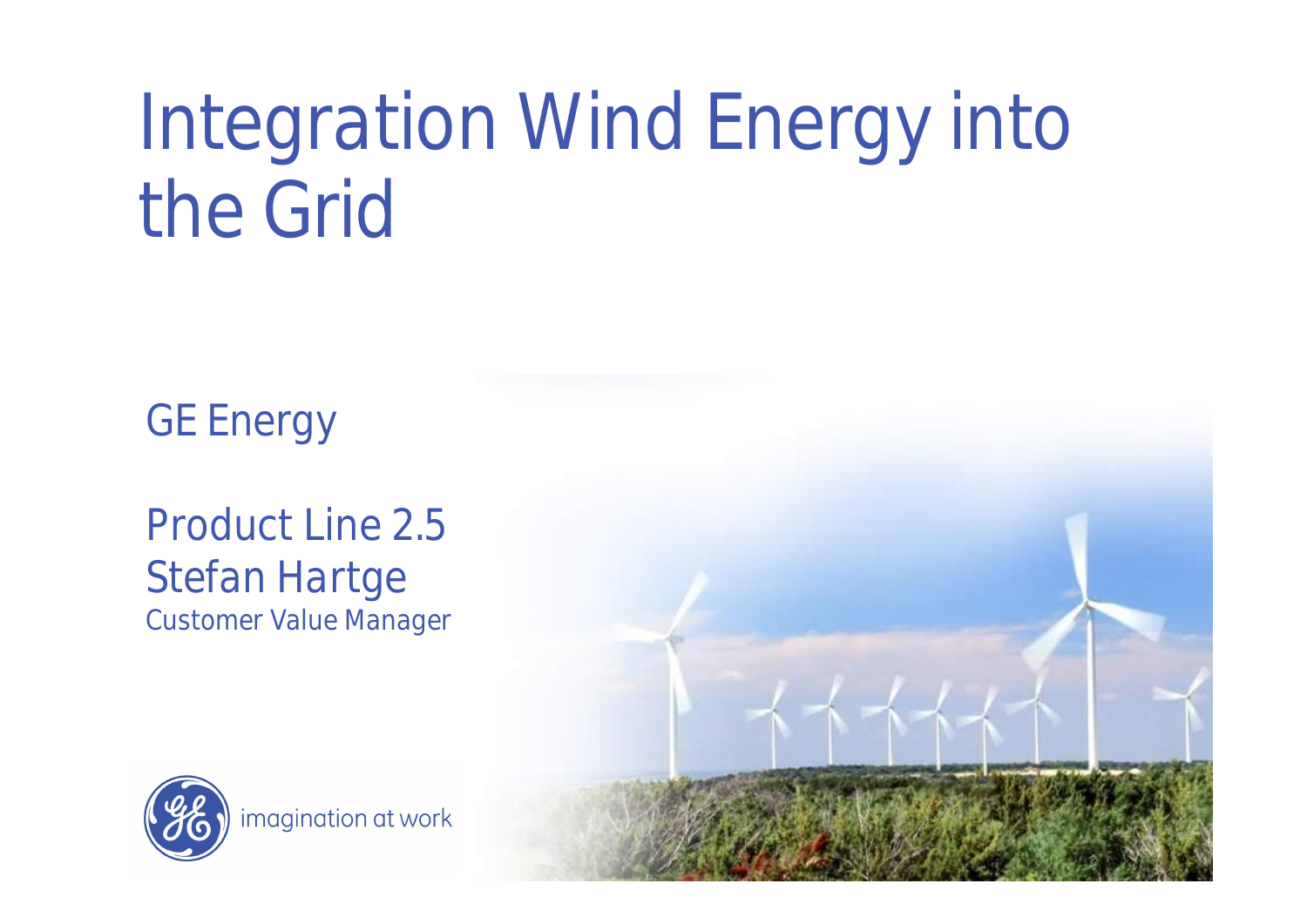#### **As Wind Power Plants increase in size and contribution …**

**Network systems require that wind power plants:**

- › Provide Controlled and Predictable Power Response From Variations in Wind, Turbine and Grid Frequency
- › Must remain connected to the grid following disturbances –in short, they must remain stable

**Good locations for wind plants often entail connection to relatively weak transmission systems**

> **Wind plants must perform like a conventional power plant**

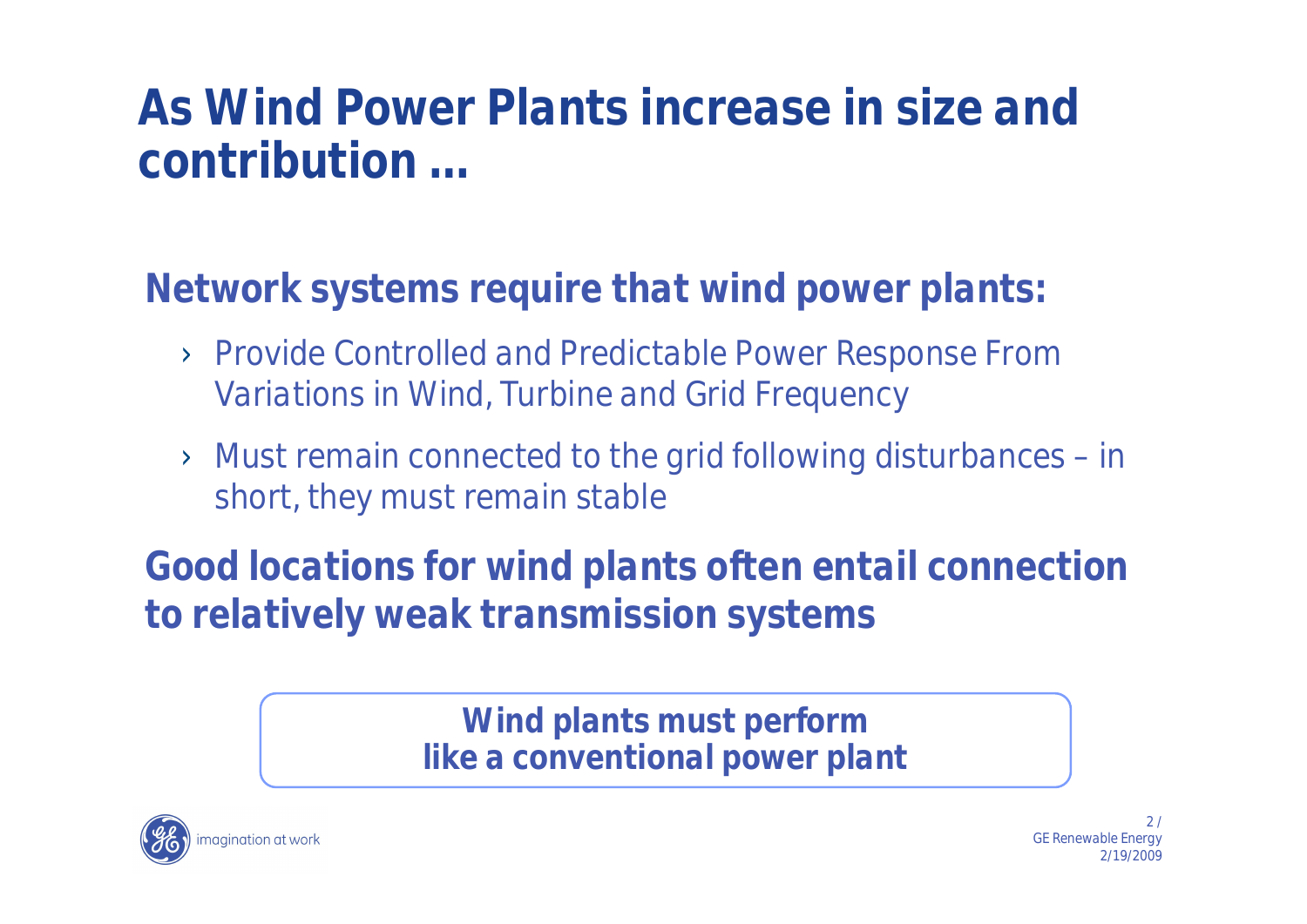§ Does not trip during Faults and other System Disturbances … *ride through capability*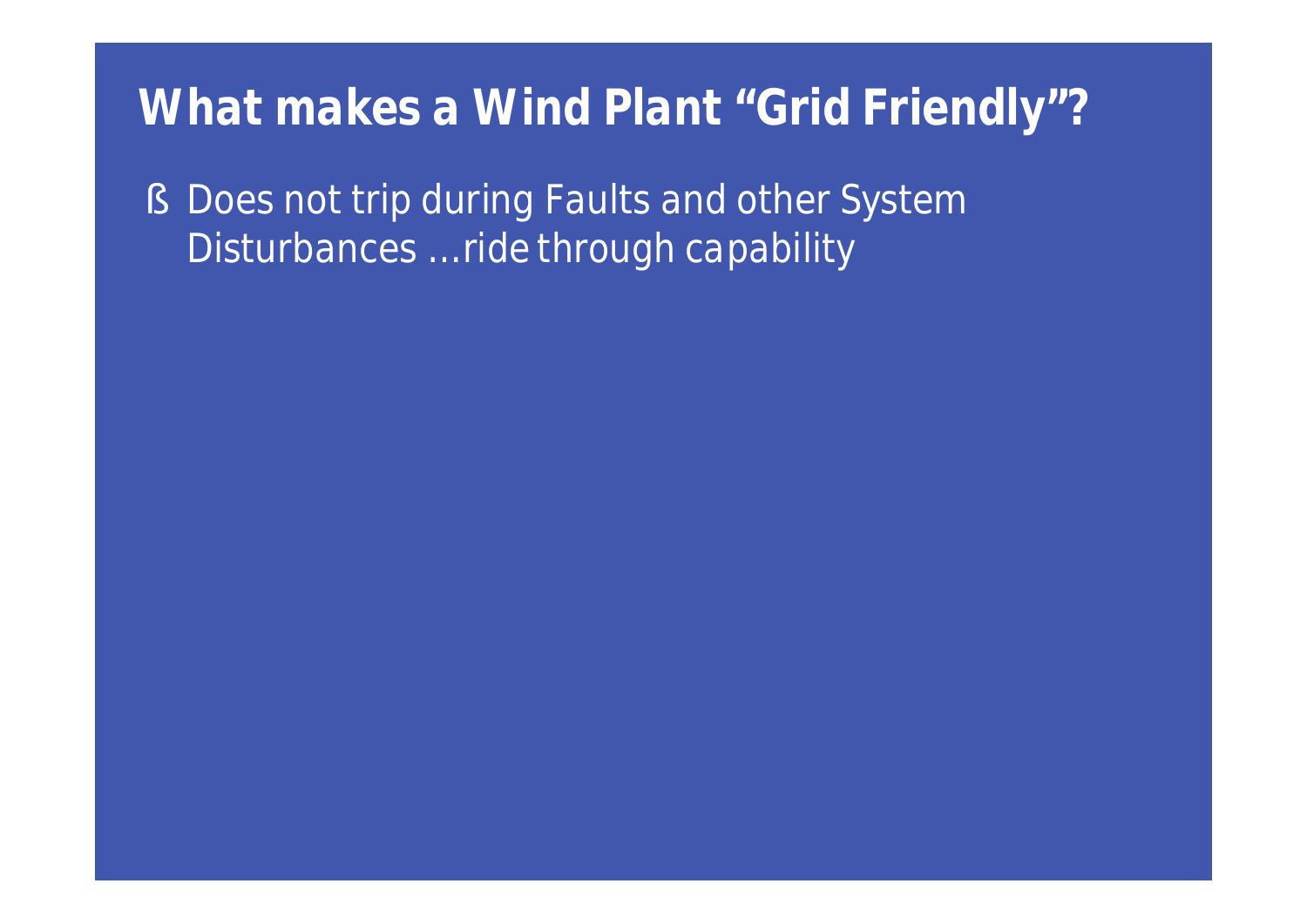## **Grid Fault Ride-Through Requirements**



#### **Challenge:**

- Requirements vary considerably by country/utility/voltage level
- Does not often distinguish between single phase vs three phase faults
- Voltage level specified at Point of Interconnection (POI) … levels at each at turbine terminals is different depending upon plant design
- Assumes single fault events followed by recovery

#### **OEM Response: Standard Ride-Through Requirement That Covers Most Cases**

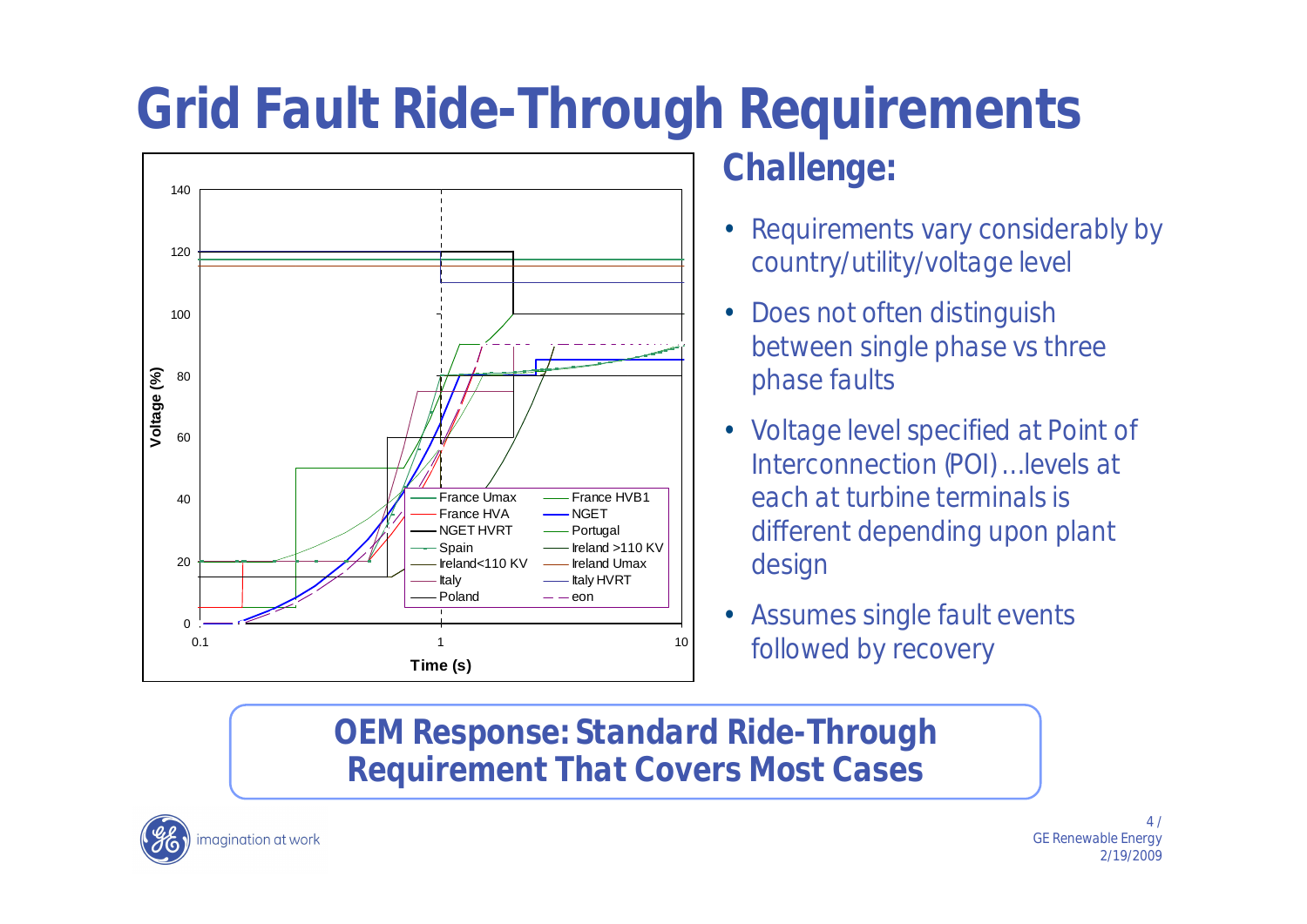### **Ride-Thru Capabilities**

- Remain on-line and feed reactive power through system disturbances
- Meets present and emerging grid requirement with Low/Zero Voltage Ride Through (LVRT/ZVRT) capability
- Meets transmission reliability standards similar to thermal generators

#### **Fault Recovery**

Voltage recovery better than conventional generator









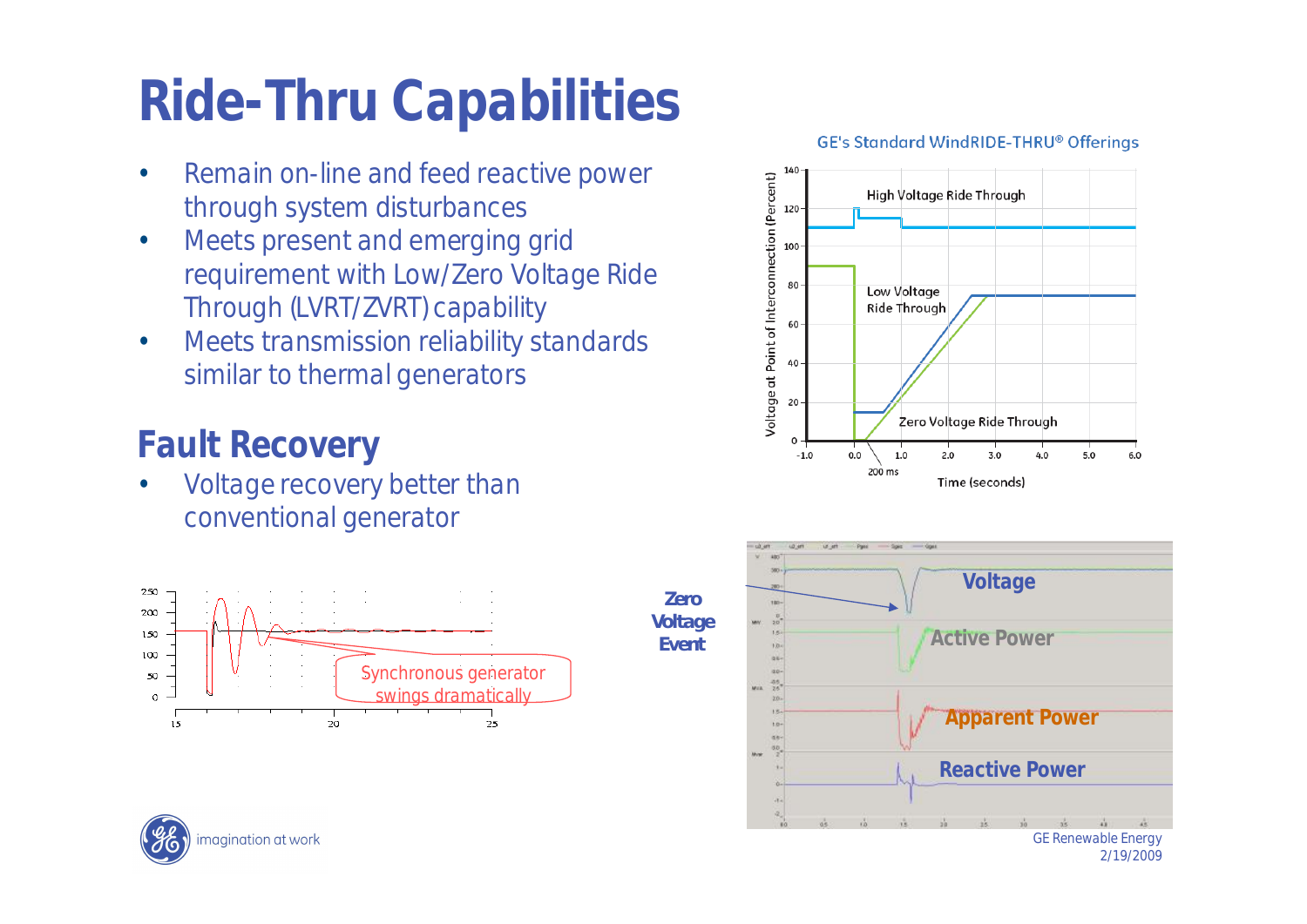### **Testing & Validation Results**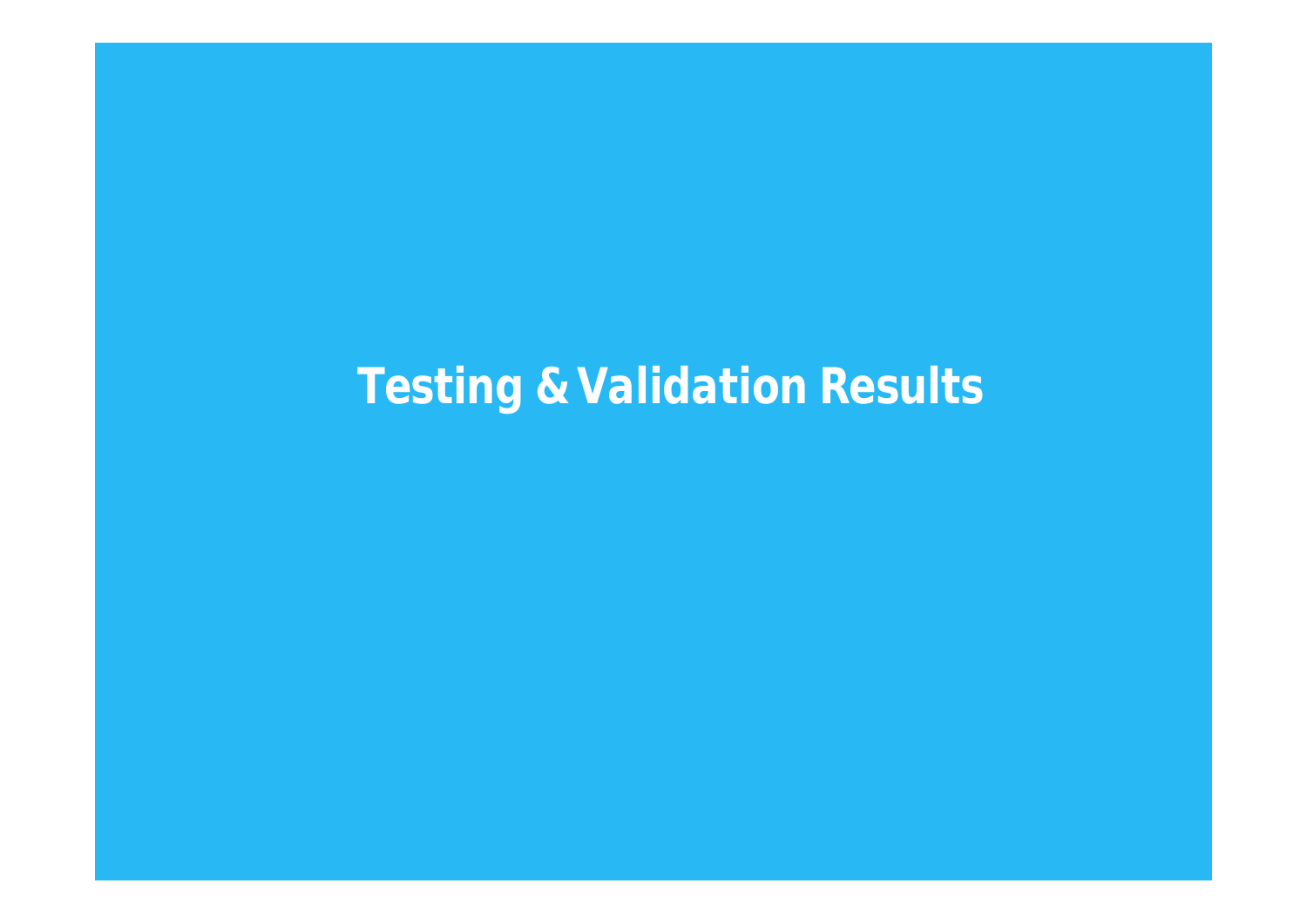## 3-Phase, 200ms, Zero Voltage Fault



Active Power (delivered to Medium Voltage bus)

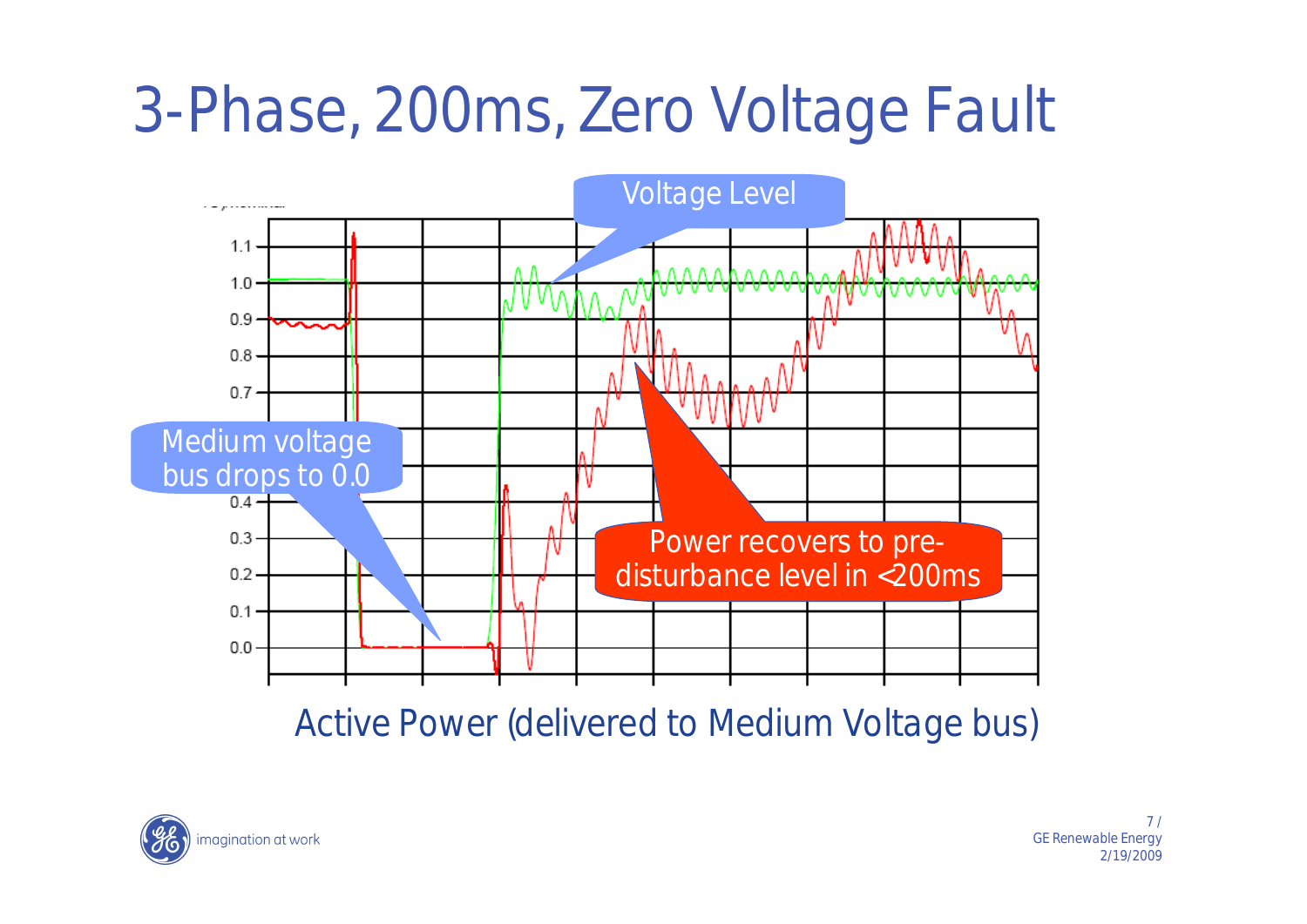- 
- § Regulates Plant Voltage and Power
- Limits the Rate of Change of Power from Variations in Wind Speed … *Ramp Rate Control*
- § Reacts to Changes in Grid Frequency … *Frequency Droop Control*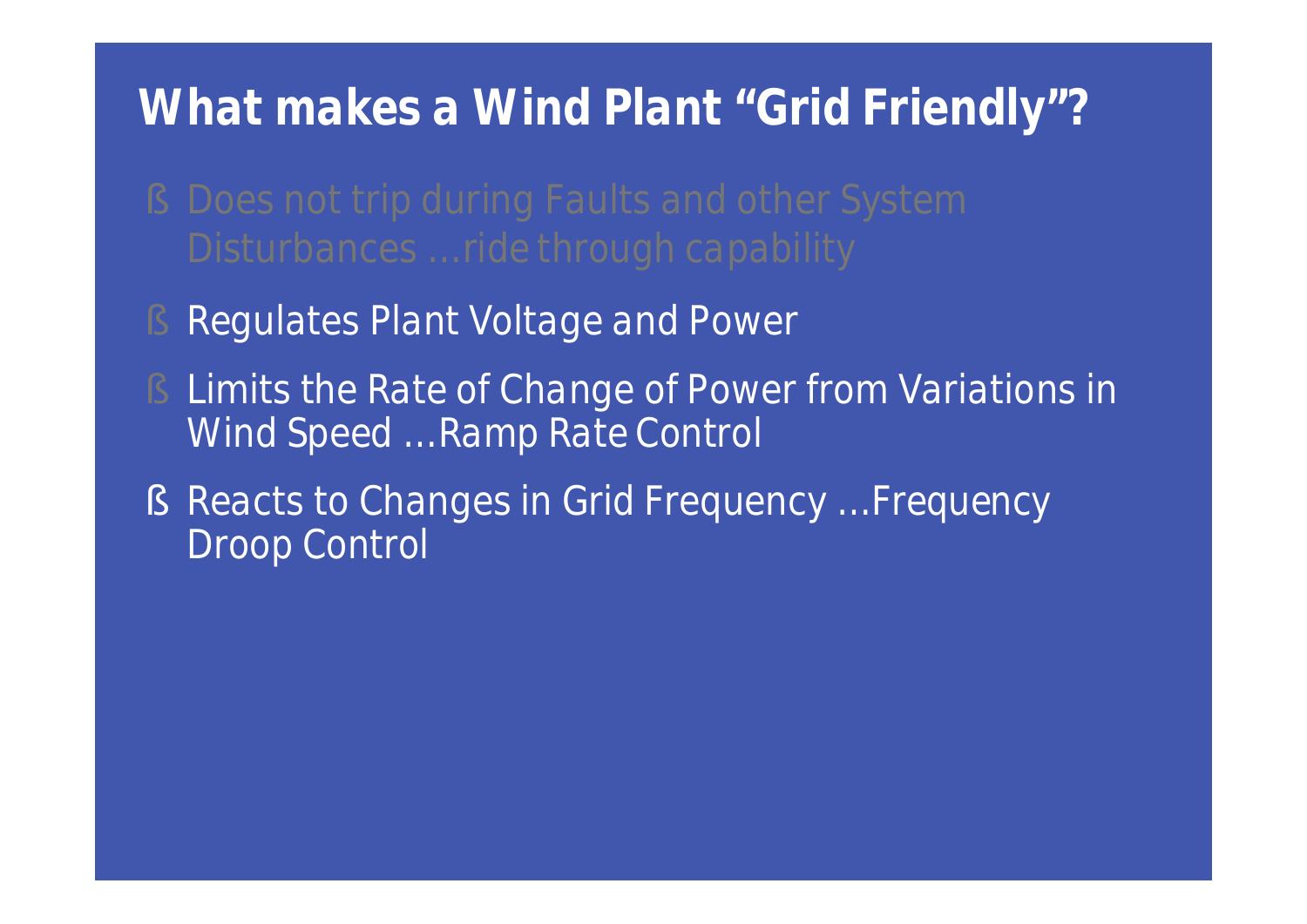### **Voltage Regulation**

- Regulates Grid Voltage at Point of Interconnection
- Minimizes Grid Voltage Fluctuations Even Under Varying Wind Conditions



#### Actual measurements from a 162MW wind plant



#### **Voltage Regulation Like A Conventional Power Plant**



9 / GE Renewable Energy 2/19/2009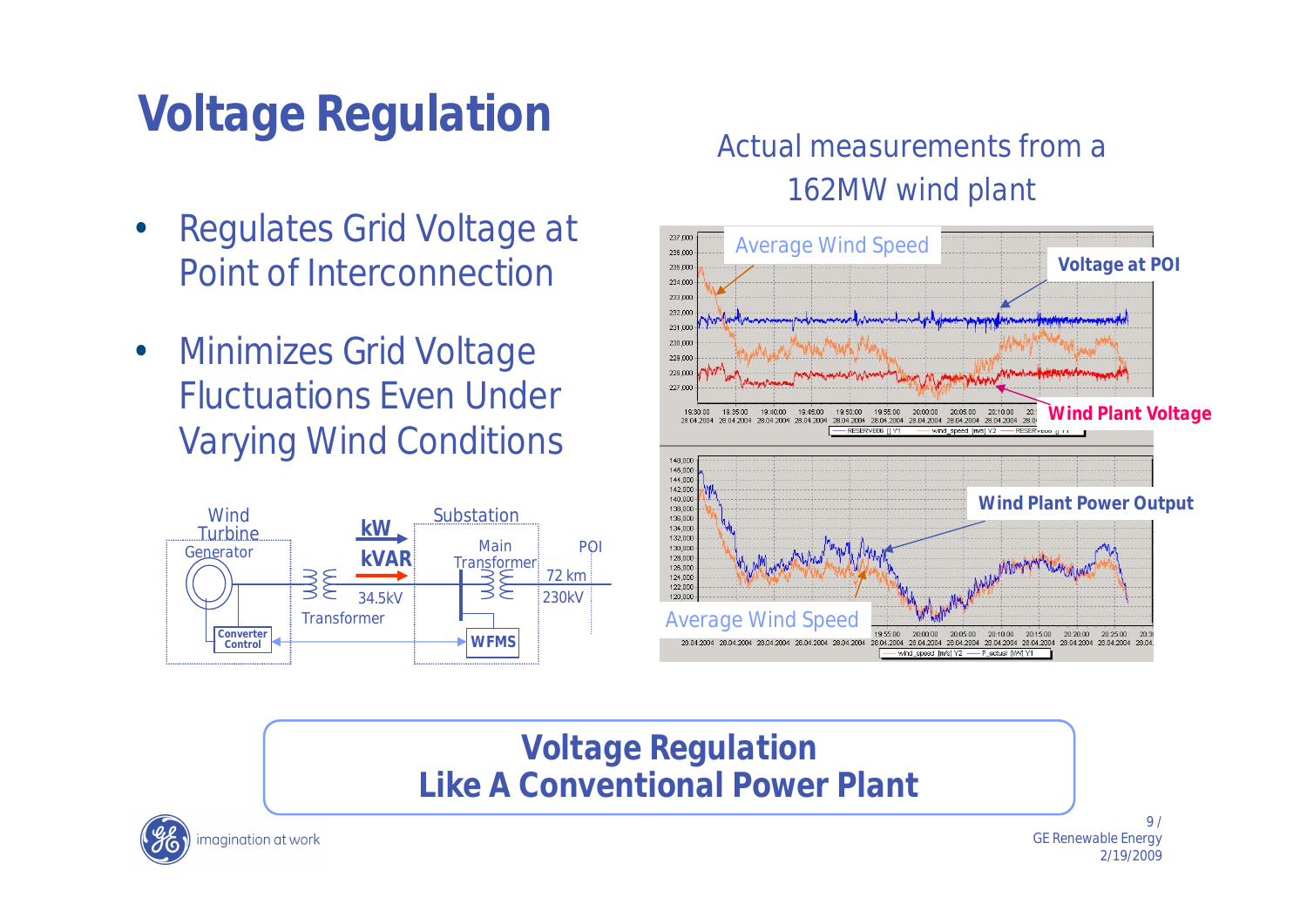## Active Power Controls

### **Typical Grid Requirements**

- > Ramp rates
- > Power curtailment
- > Power droop w/ frequency











 $10/$ GE Renewable Energy 2/19/2009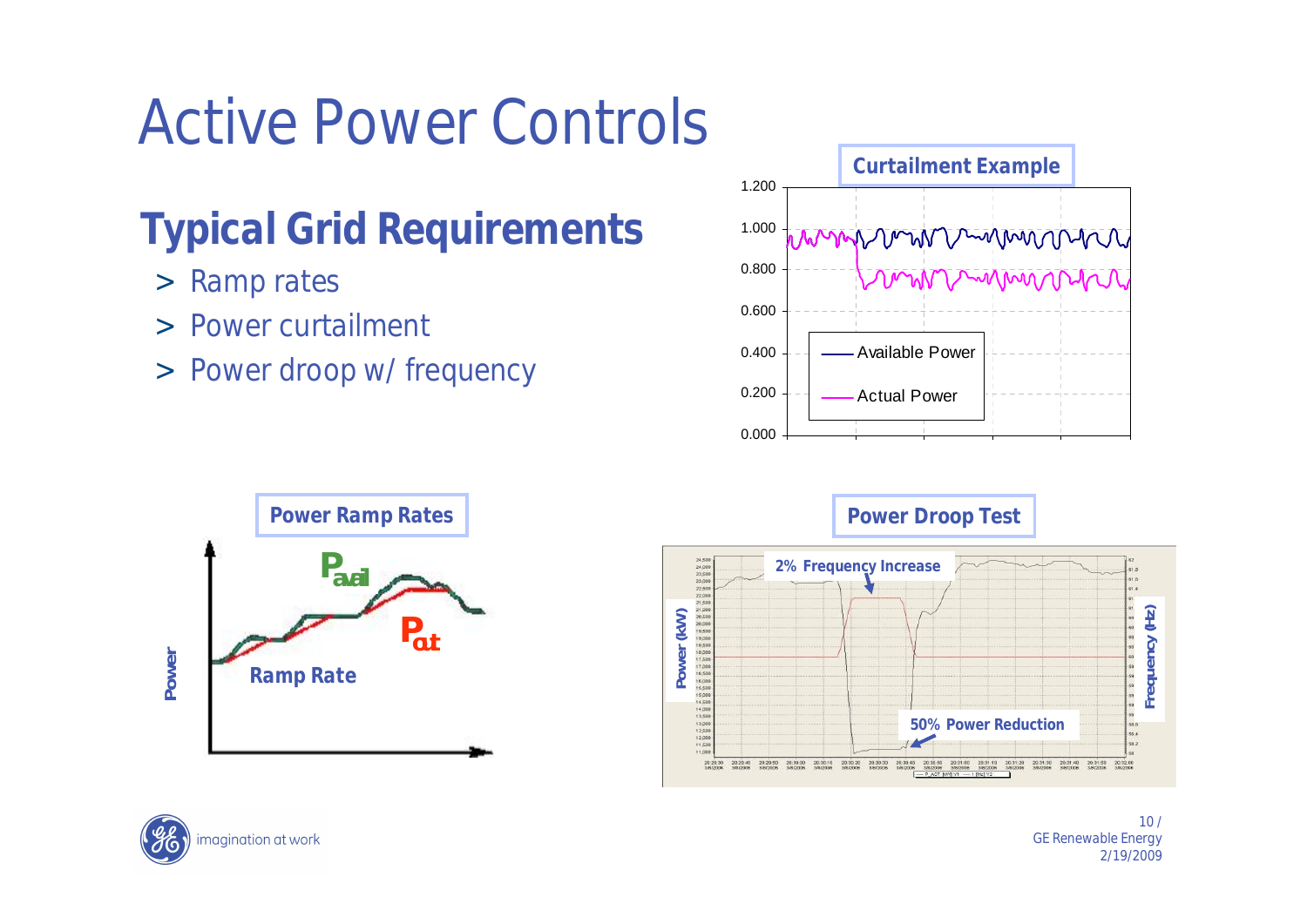- 
- 
- 
- 
- § Controls the Insertion and Removal of Large Power Blocks … *Startup and Shutdown Control*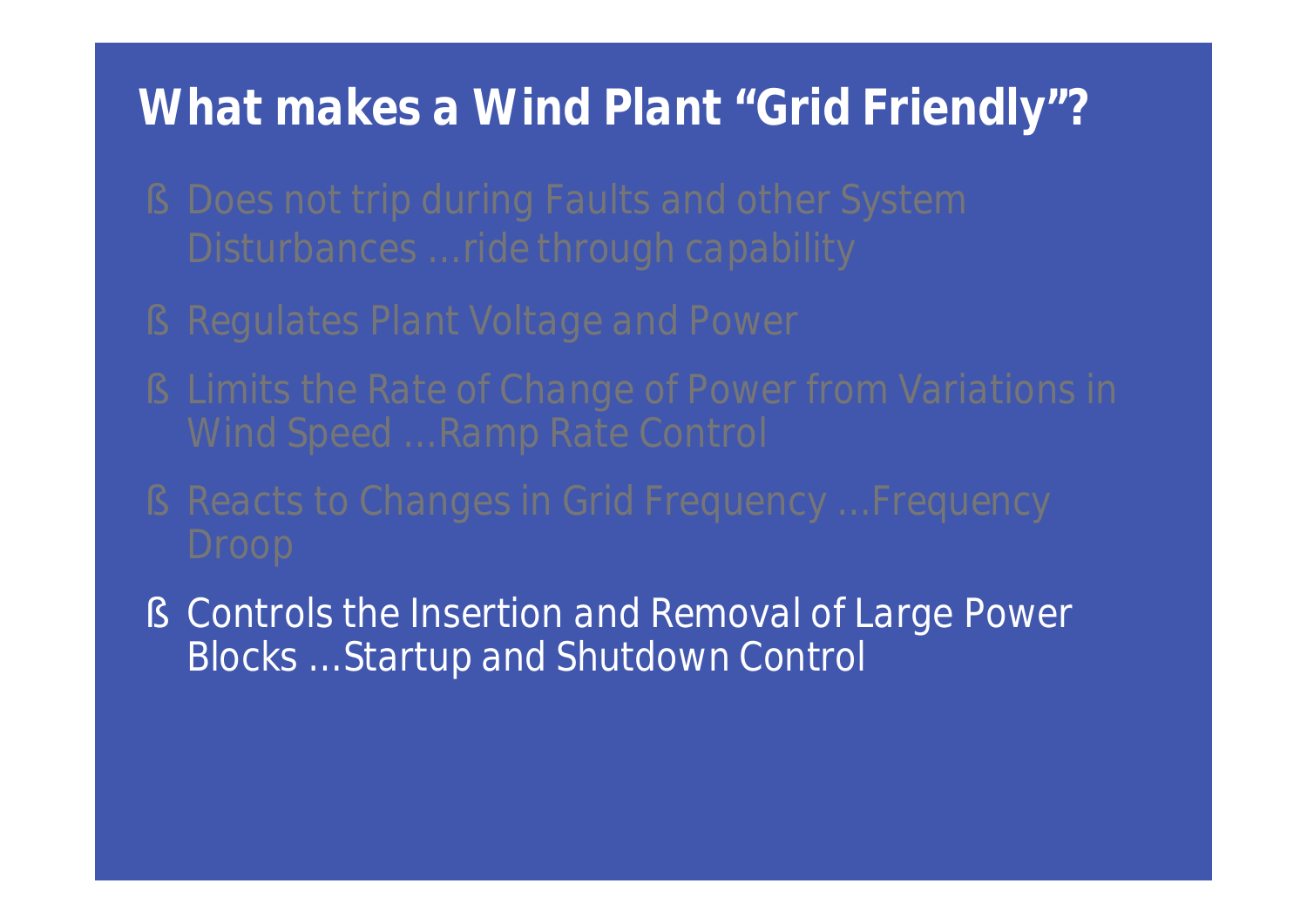### **Wind Plant Startup**

Settings:

Turbines Sequenced On at 20 second **Intervals** 

Desired Ramp Rate Limit 3MW/Min



#### **Wind Plant Output Controlled During Startup Conditions**

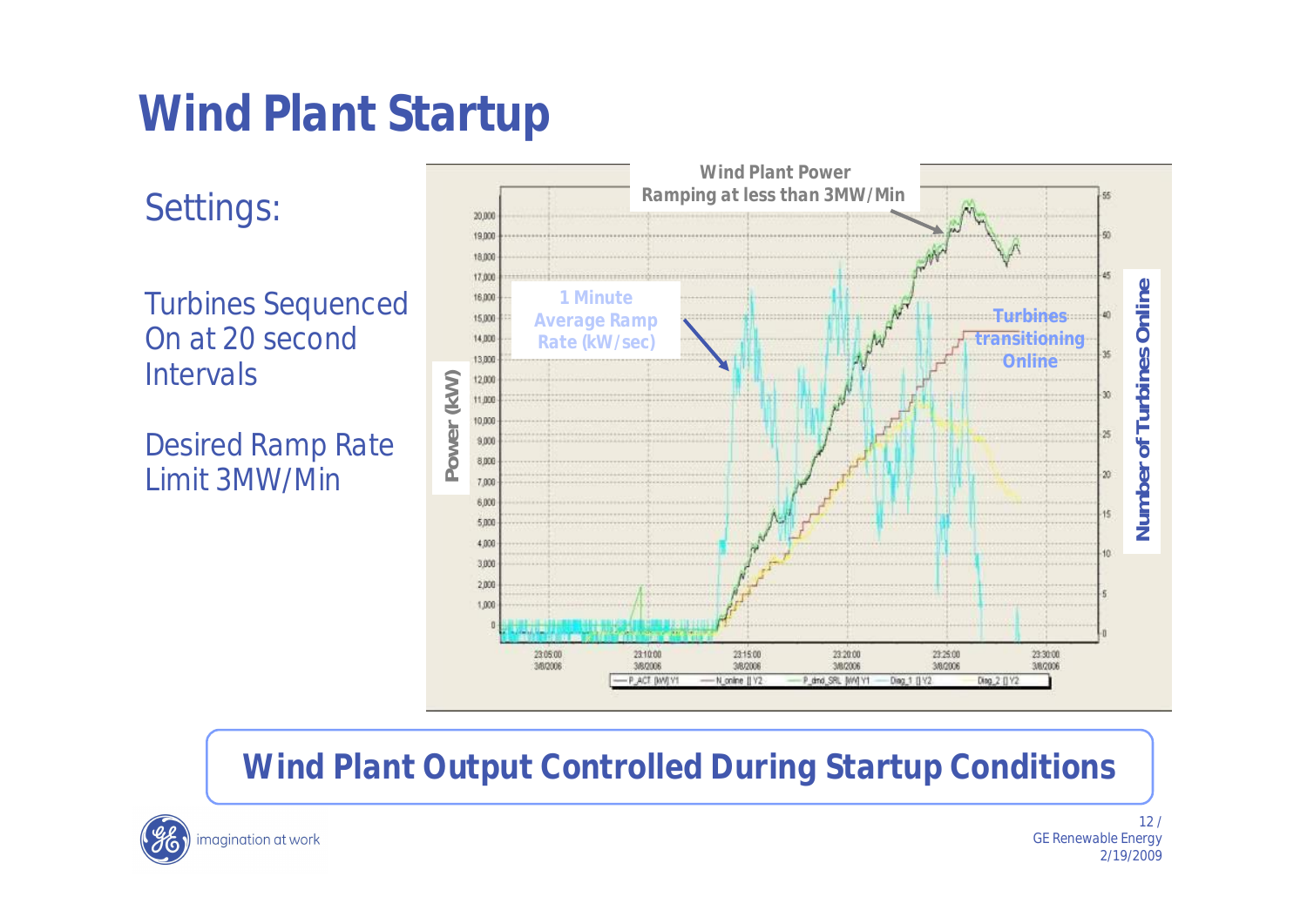### **Wind Plant Shutdown**

Settings:

Shutdown Interval Set to 5 Minutes



**Wind Plant Output Controlled During Shutdown Conditions**



13 / GE Renewable Energy 2/19/2009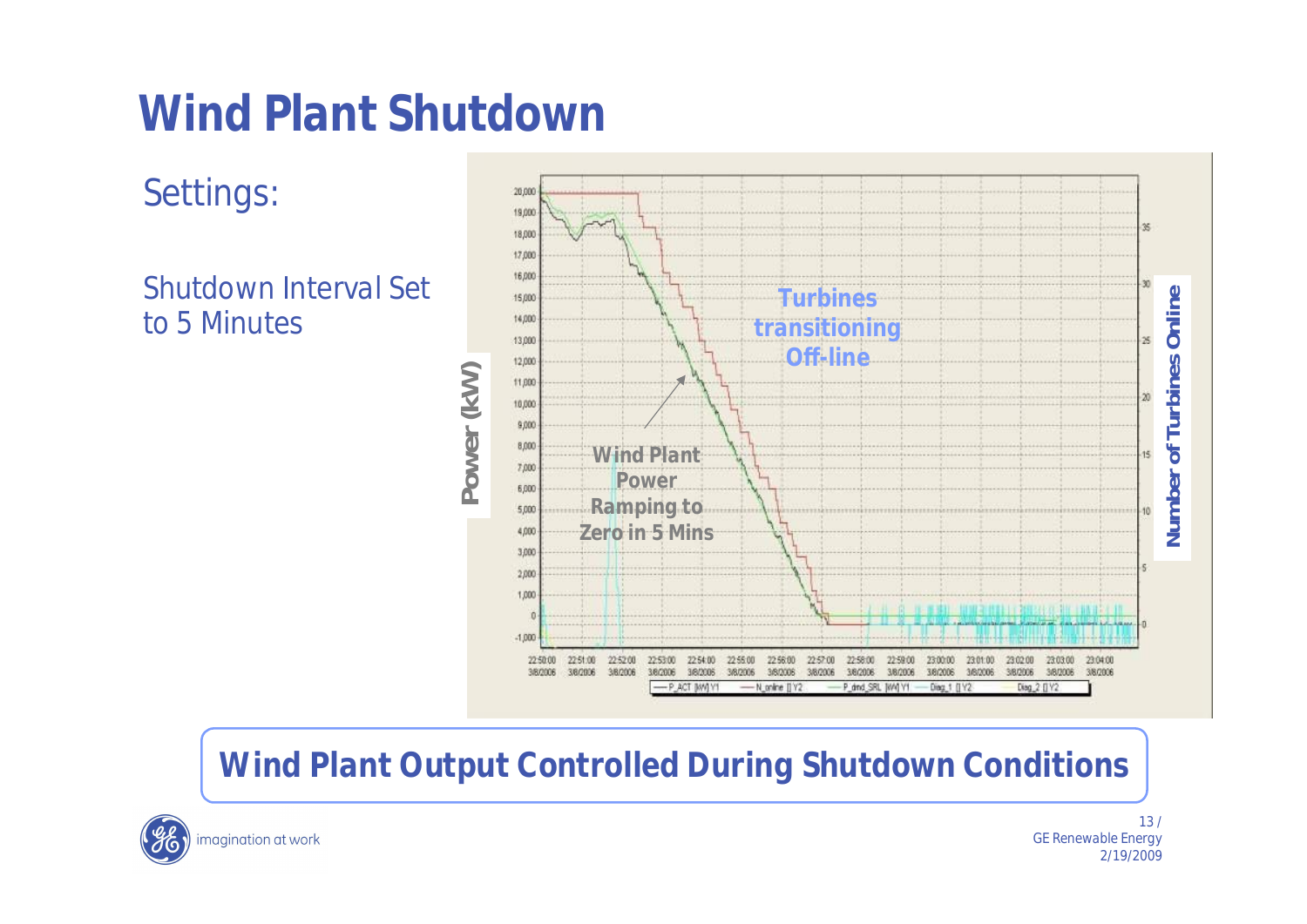- 
- 
- 
- 
- 
- § Provides Reactive Power When Needed … *Wind Free Reactive Power*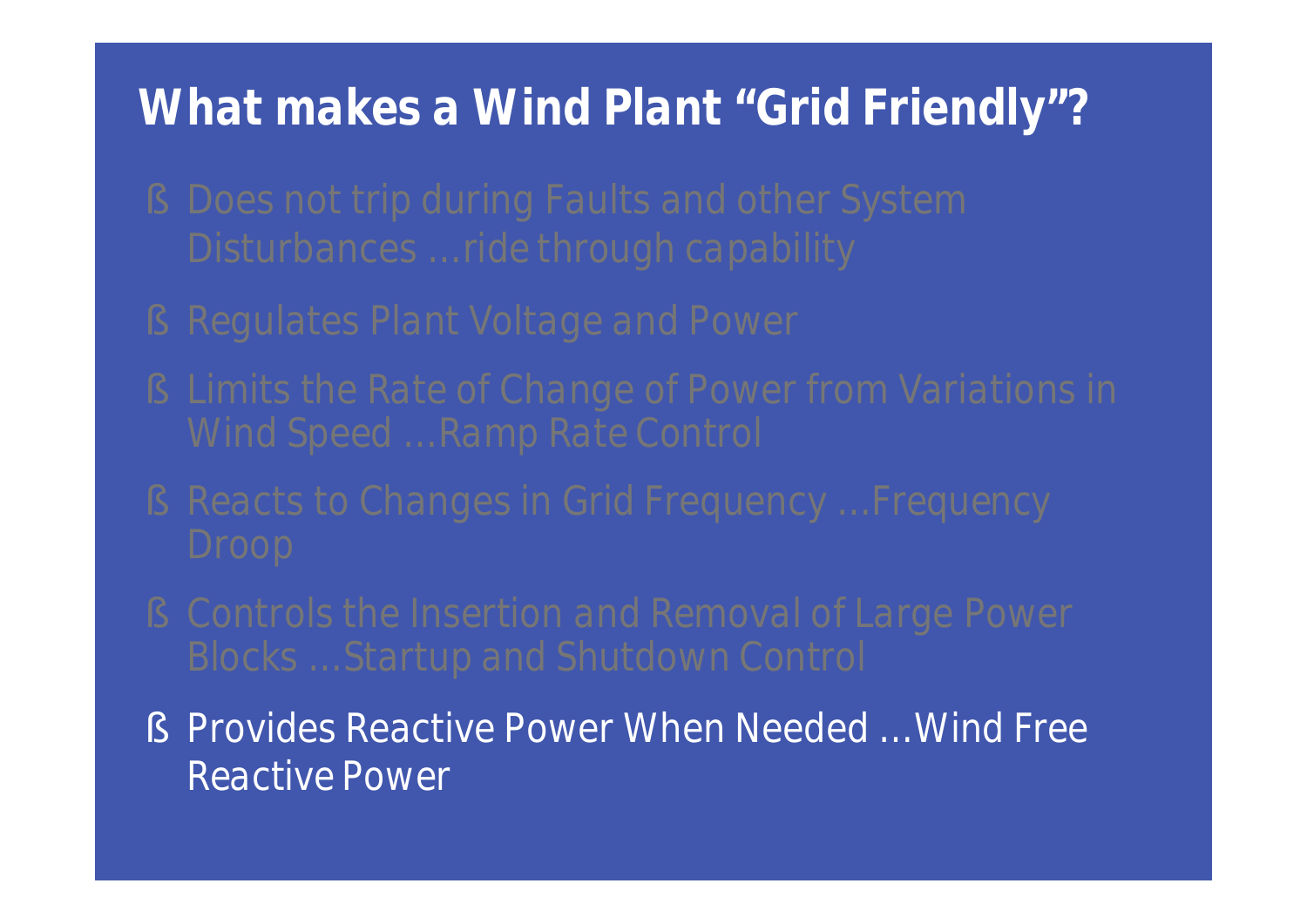### **WindFREE Reactive Power**

- Wind Turbine converter can deliver reactive power (kVAR) without wind (kW)
- Benefits weak grids and systems with high wind penetration
- Voltage support continues without active power generation…even following trips

**Reactive Power - even without wind**

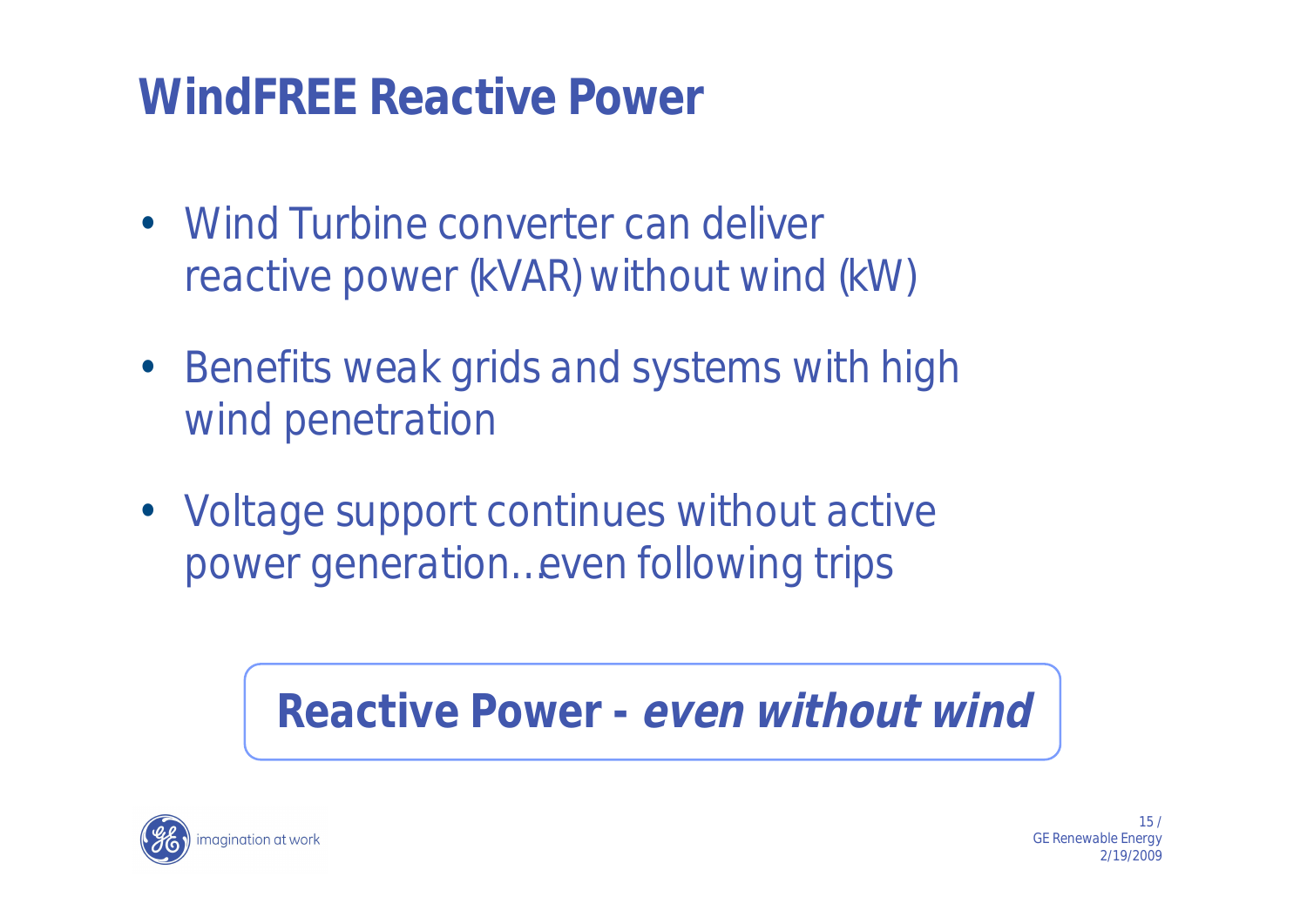## 2.5 WTG Reactive Power Capability



active power [KW]

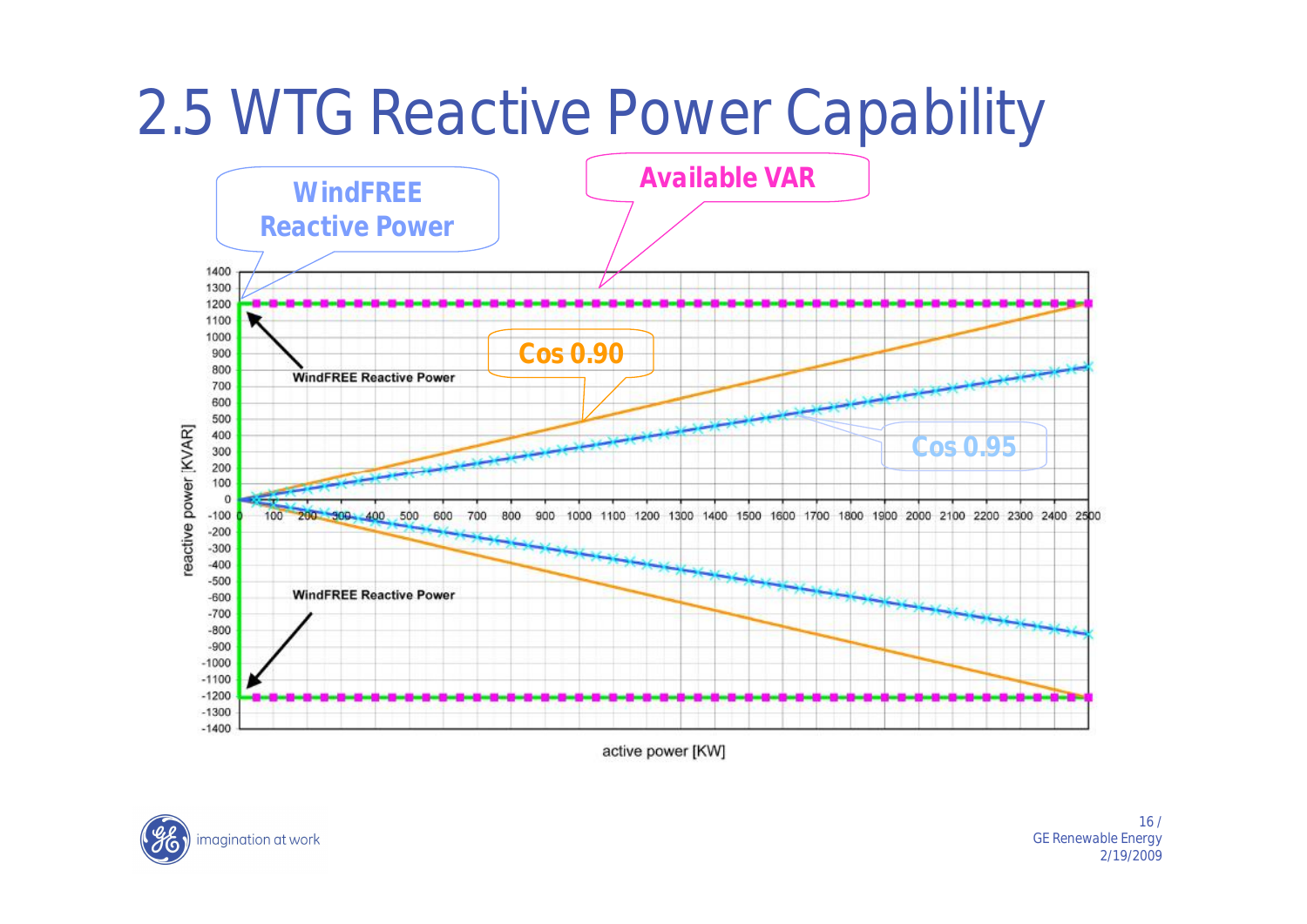- 
- 
- 
- 
- 
- 
- § Provides inertial response to address under-frequency events … **WindINERTIA**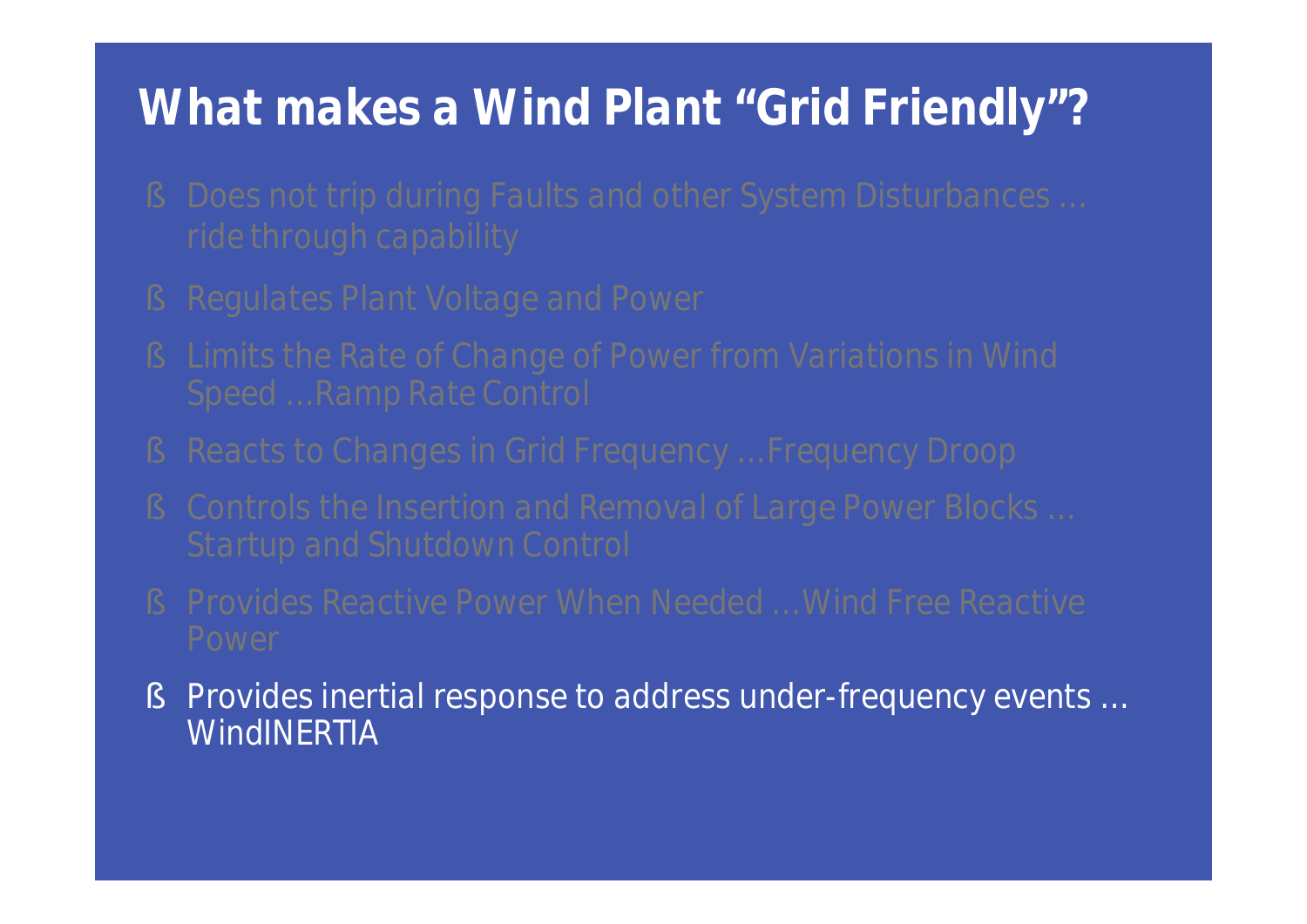## Why Inertial Response: System Needs

- > Increasing Dependence on Wind Power
	- Large Grids with Significant Penetration of Wind Power
- > Modern variable speed wind turbine-generators do not contribute to system inertia
- > System inertia declines as wind generation displaces synchronous generators (which are de-committed)

2/19/2009

- > Result is deeper frequency excursions for system disturbances
- > Increased risk of
	- Under-frequency load shedding (UFLS)
	- Cascading outages

**Inertial response will increase system security and aid large scale integration of wind power**

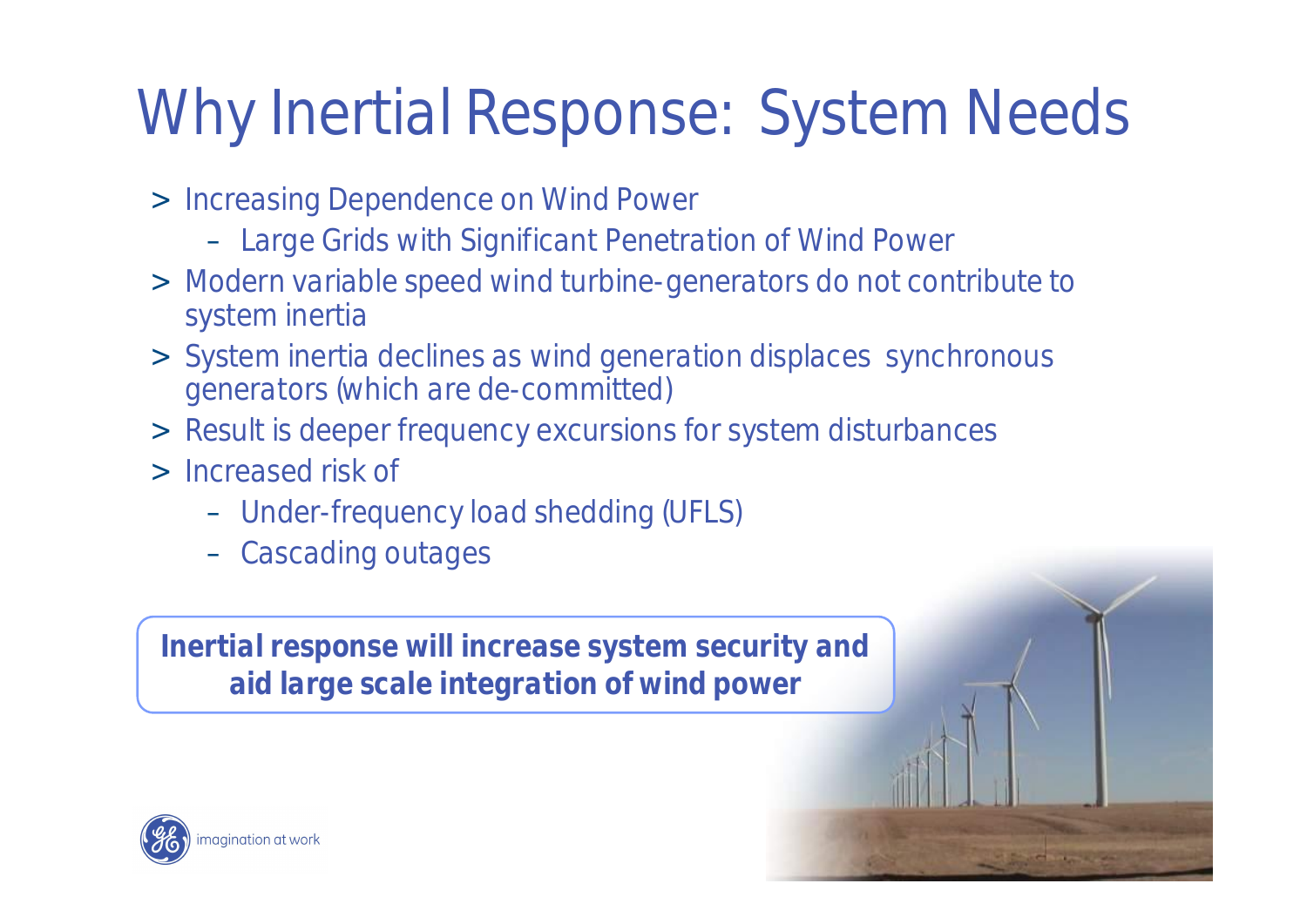#### **An Example: 14GW, mostly hydro system, for trip of a large generator**



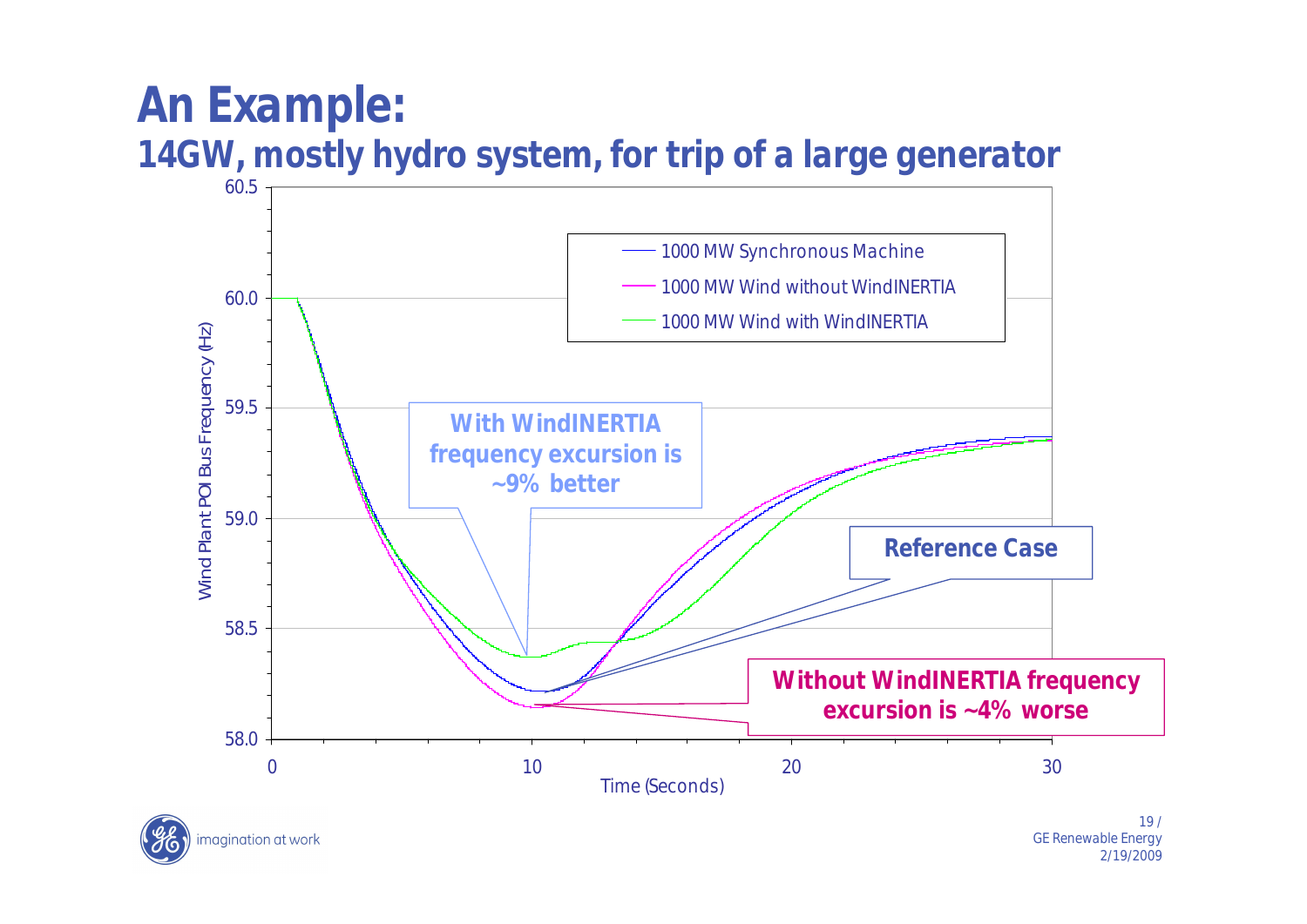## Making a Wind Plant "Grid Friendly"

ü Regulates Plant Voltage and Power

- ü Reactive power regulation to meet grid needs … *Dynamic VAR Control*
- ü Limits the Rate of Change of Power from Variations in Wind Speed … *Ramp Rate Control*
- ü Reacts to Changes in Grid Frequency … *Frequency Droop, Inertial Response*
- ü Controls the Insertion and Removal of Large Power Blocks … *Startup and Shutdown Control*